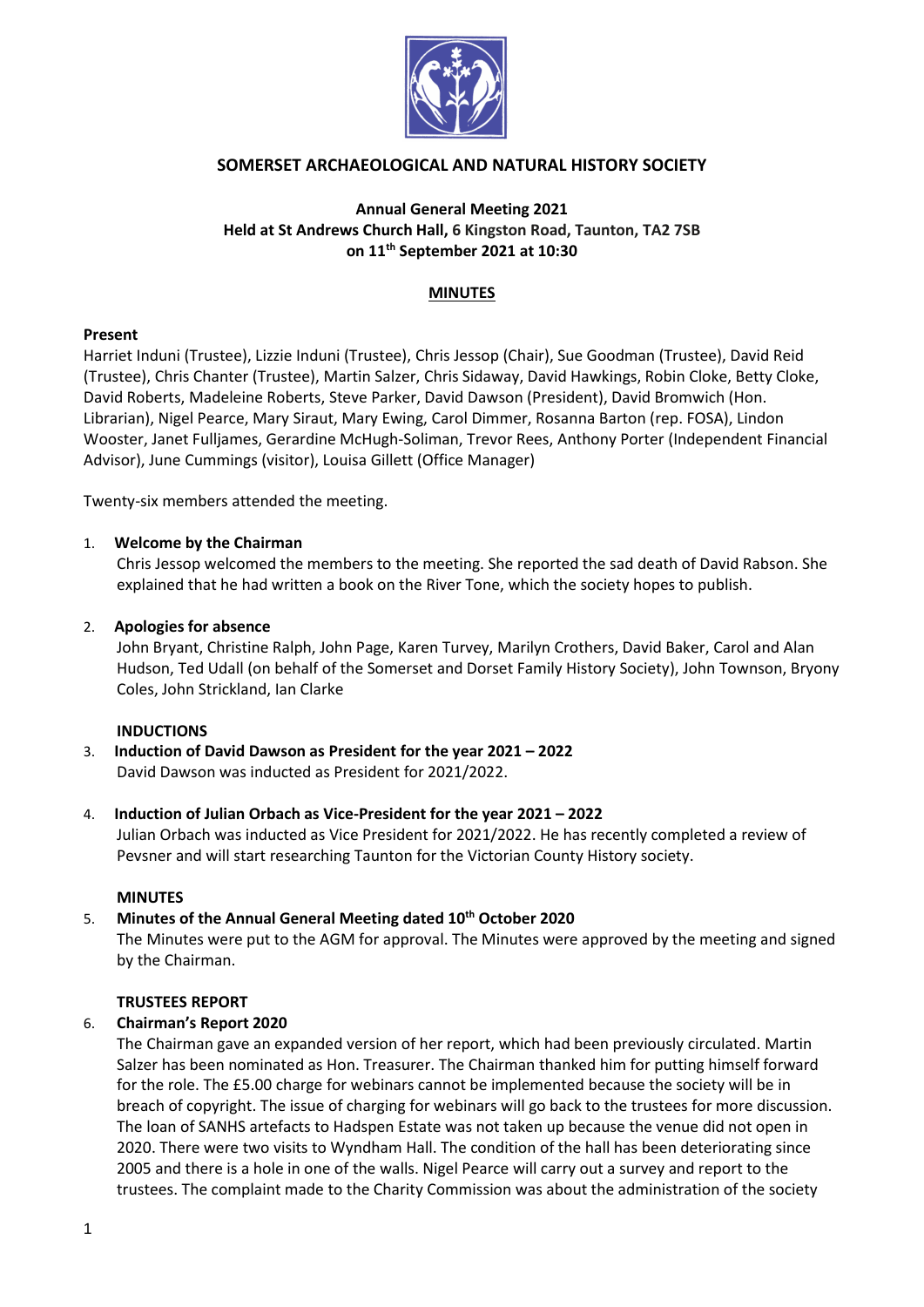which arose because there were not enough volunteers to do all the work. Three new trustees will be elected at the AGM, and it is hoped the society will be able to do more. This includes bolstering the relationship with the Associated Societies. The members area of the web site will be useful for that. Tours of Castle Garden for Associated Society members are planned. Associated Society representatives have been offered training to run webinars.

David Bromwich proposed a vote of thanks to Chris Jessop for her work during the pandemic. Unanimously adopted by the members.

Robin Cloke asked if Somerset County Council is responsible for the repairs to the roof of Wyndham Hall. Nigel Pearce explained that some of the roof issues have been repaired by the council, but they take a reactive, rather than planned approach to maintenance of the building. Chris Jessop explained that the society does not want to alienate the council over the matter of costs.

#### 7. **Annual Report and Annual Accounts 2020**

Both reports were circulated prior to the meeting. There were no questions about the Annual Report. David Dawson would like to continue the discussion on the designation of the Museum Exhibit Replacement Fund. Anthony Porter will discuss the matter with David Dawson.

Proposed: Trevor Rees Seconded: Martin Salzer Proposal adopted.

#### 8. **Report of the Heritage Grants Committee 2020**

A report was circulated prior to the meeting. David Dawson reminded members of the criteria for applying to the Gray and Maltwood Funds and encouraged more applications. Sue Goodman reported that information about applying to the funds is being published in the e-bulletin and newsletter. Chris Jessop reminded members of the other SANHS funds.

#### **ELECTIONS 2021/2022**

## 9. **Election of Trustees to the Board**

Harriet Induni, Martin Salzer, Gerardine McHugh-Soliman, and Christine Webster were elected as trustees. Christine Webster was unable to attend the meeting and was elected in her absence. Their terms will run for three years until the AGM in 2024.

Proposed: David Bromwich Seconded: Lizzie Induni Proposal adopted.

#### 10. **Election of Executive Officers**

Chris Chanter was elected as Chairman. Chris Jessop was elected as Vice Chair. Martin Salzer was elected as Hon. Treasurer. The position of Hon. Secretary is vacant. Chris Chanter explained that he will stand down as Chairman at the 2022 AGM as he will have served six years as a trustee.

#### 11. **Election of Committee members**

Committee members were elected *en bloc.* Chris Chanter thanked all those who serve on committees.

#### 12. **Appointment of Independent Financial Examiner**

Anthony Porter of Amherst and Shapland was appointed as the Independent Financial Advisor.